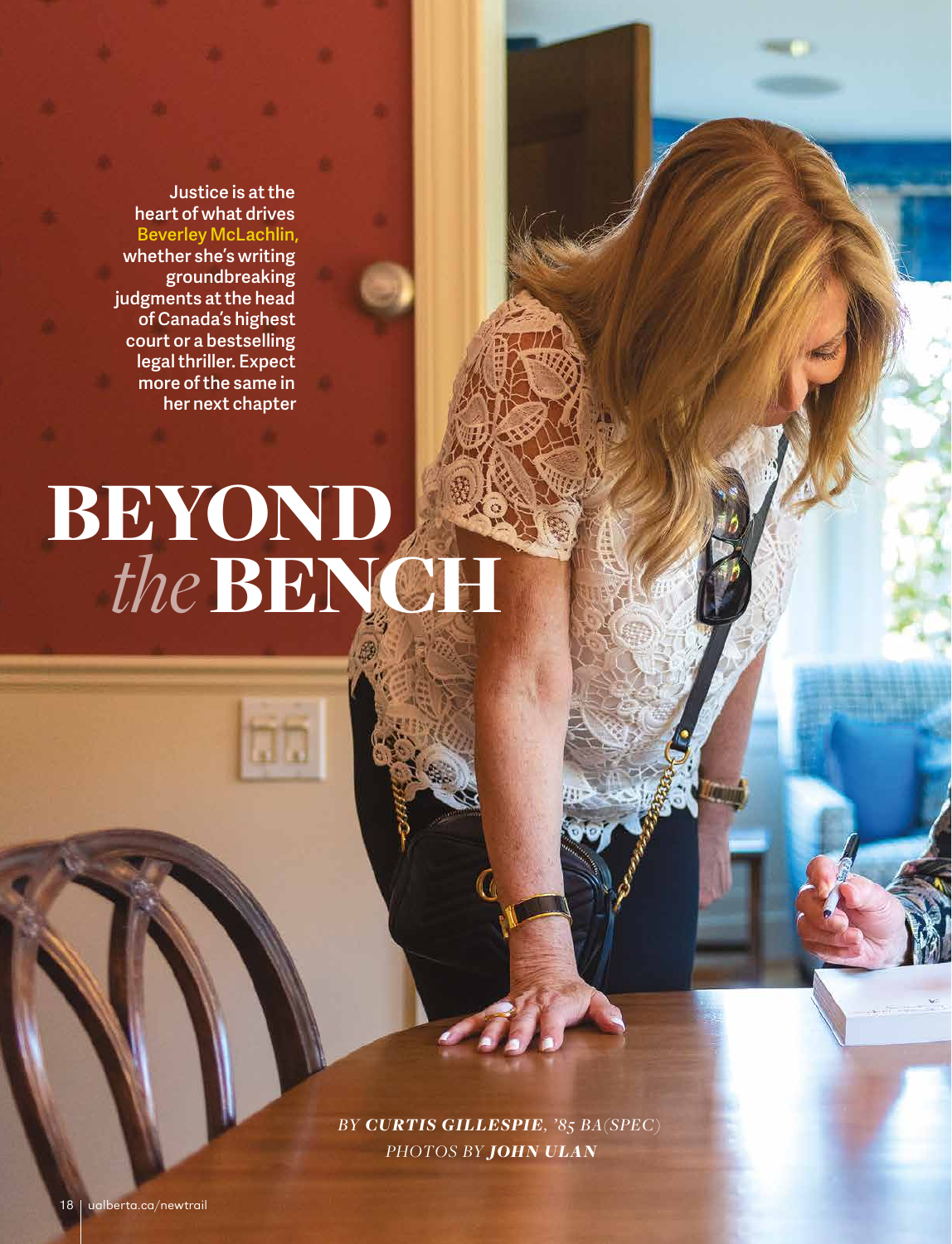

McLachlin signs a copy of *Full Disclosure*, the legal thriller she started writing while she was still serving on the Supreme Court. The protagonist is a young female defence lawyer in Vancouver.

曲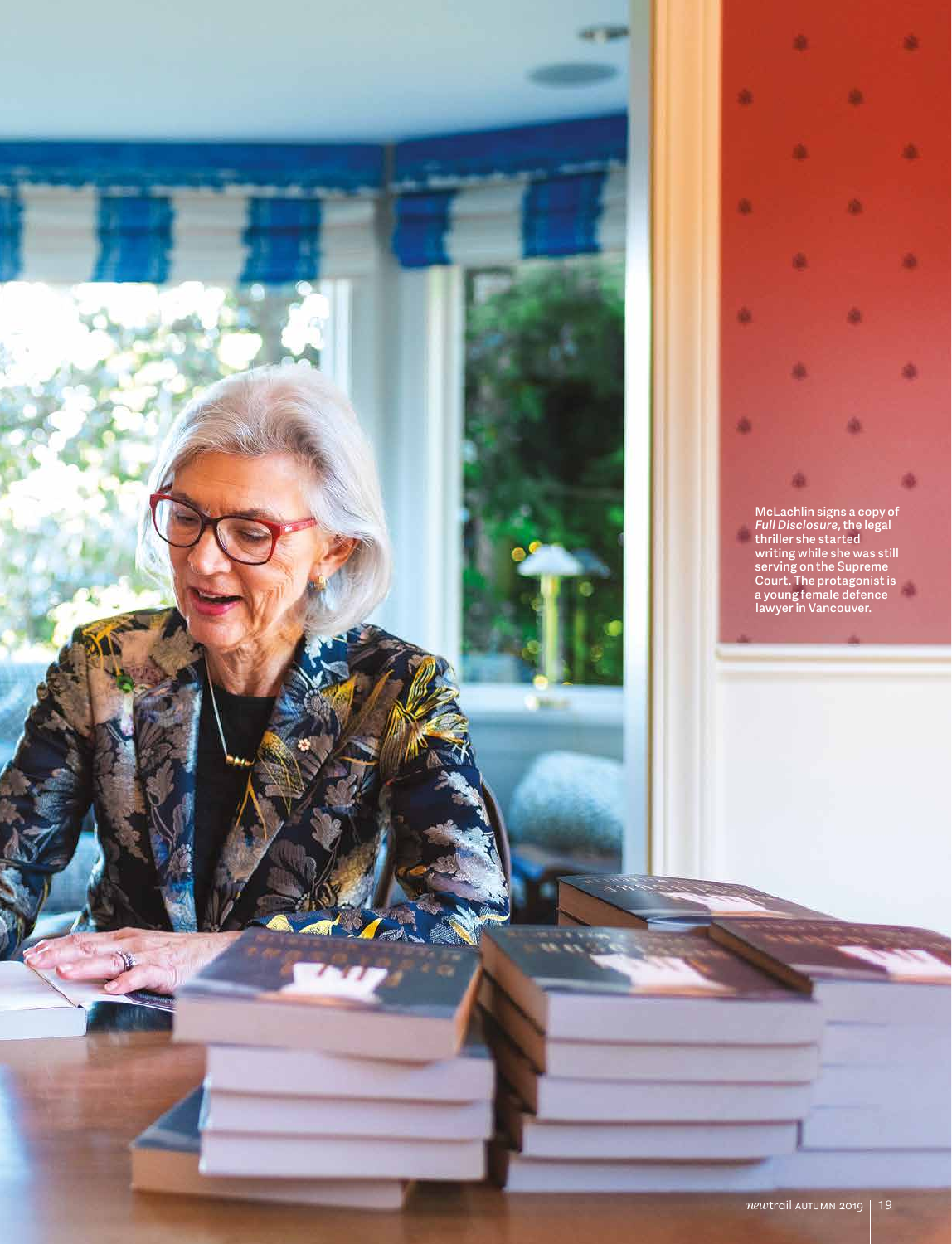### INTERVIEWING FORMER CHIEF JUSTICE BEVERLEY MCLACHLIN IS NOT FOR THE FAINT OF HEART.

She is widely regarded as one of the greatest legal minds ever to come out of Canada. Her tenure at the Supreme Court of Canada, particularly as its chief justice (the first woman ever to hold the post), is generally viewed not only as the high-water mark of Canadian jurisprudence but also as an example of judicial excellence much of the world seeks to emulate. Her decisions and writings on dozens upon dozens of intellectually intricate and ethically thorny issues are models of clarity and precision.

The impact on the lives of Canadians has been incalculable. Not only has **McLachlin**, '65 BA, '68 LLB, '68 MA, '91 LLD (Honorary), weighed in with fairness and precision on such issues as the right of prisoners to vote, Indigenous land claims, systemic discrimination against women, safe injection sites, assisted dying, hate speech, and free and fair electoral practices, but she has done it while fostering an open and collegial environment on the Supreme Court.

McLachlin's retirement from the bench in 2017 — after 28 years on the

Supreme Court and 17 years leading it, the longest run ever for a chief justice — elicited an outpouring of praise, respect and admiration. The high regard with which she was, and still is, held has since been reinforced by her being named to the Hong Kong Court of Final Appeal and appointed to review allegations of misspending by two officials in the B.C. legislature. She had a few other surprises up the arm of her robe, too. Shortly after retiring, she produced a legal thriller, *Full Disclosure*, which immediately shot to the top of the bestseller lists and discussions are underway for a screen treatment. (More about the book later.) Her memoir, *Truth Be Told: My Journey Through Life and the Law*, is due to be released this fall.

In short, McLachlin is — and there is no fear of exaggeration — one of the most truly impressive people this country has ever produced.

When interviewing such a person, a journalist frequently looks for, or at least remains alive to,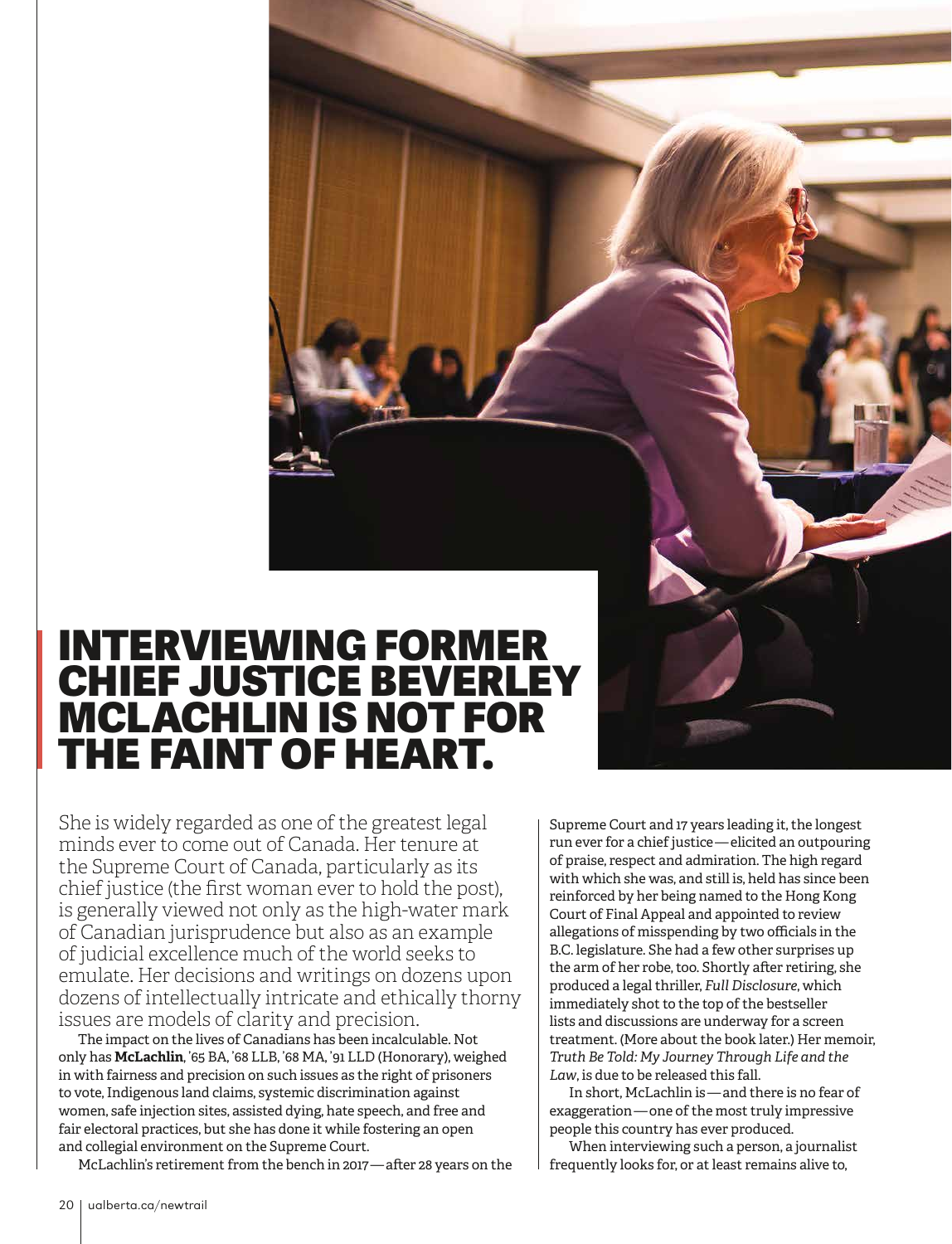

flaws to offset the subject's outward-facing impressiveness (if for no other reason than to hang on to a shred of one's self-worth). But there is no such recourse with McLachlin because as impressive as she is intellectually, she seems equally kind and gentle in person. And genuine. And polite. And self-deprecating. One can only come away feeling that one's own life path, no matter how unswerving and ambitious it may have seemed, is but a weedy backwoods trail full of soggy maps, aimless backtracking, popped blisters and roots tripped over, and which, in the end, hasn't led anywhere particularly interesting … but this is not about me.

Born in 1943, McLachlin grew up in southern Alberta, near Pincher Creek, the eldest of five children. Her father, Ernest, was a rancher and farmer and also ran a sawmill. Her mother, Eleanora, ran the household and helped with her husband's various business ventures. McLachlin describes her upbringing as not affluent but says her parents always had enough to feed and clothe their children. Though that didn't prevent economic anxiety.

"There was always a sense of, 'Will there be enough money to pay the bills? To pay all the people we have to pay at the end of the month?' It was a rural community and nobody was wealthy. It wasn't a class community in that sense, and so I never had any sense of entitlement at all."

Her parents encouraged her academic ambitions during an era that was less than welcoming to women in the white-collar professions. McLachlin knew she wanted to go to a university of good standing when she finished high school.

"The U of A was always something of an icon," she says. "But there was also a practical reason. I didn't have any money and my parents had four children younger than me, so there was no way that they had the luxury to say, 'Would you like to go to UBC or the University of Toronto?' But I never wanted to, either, because everything I knew about the University of Alberta was that it was a very fine institution. And indeed, it was and still is."

Once she finished her undergrad degree, McLachlin went on to complete a master's in philosophy and a law degree at the U of A — graduating with both, remarkably, in the same year. By then she had married her first husband, **Rory McLachlin**, '70 MSc. He was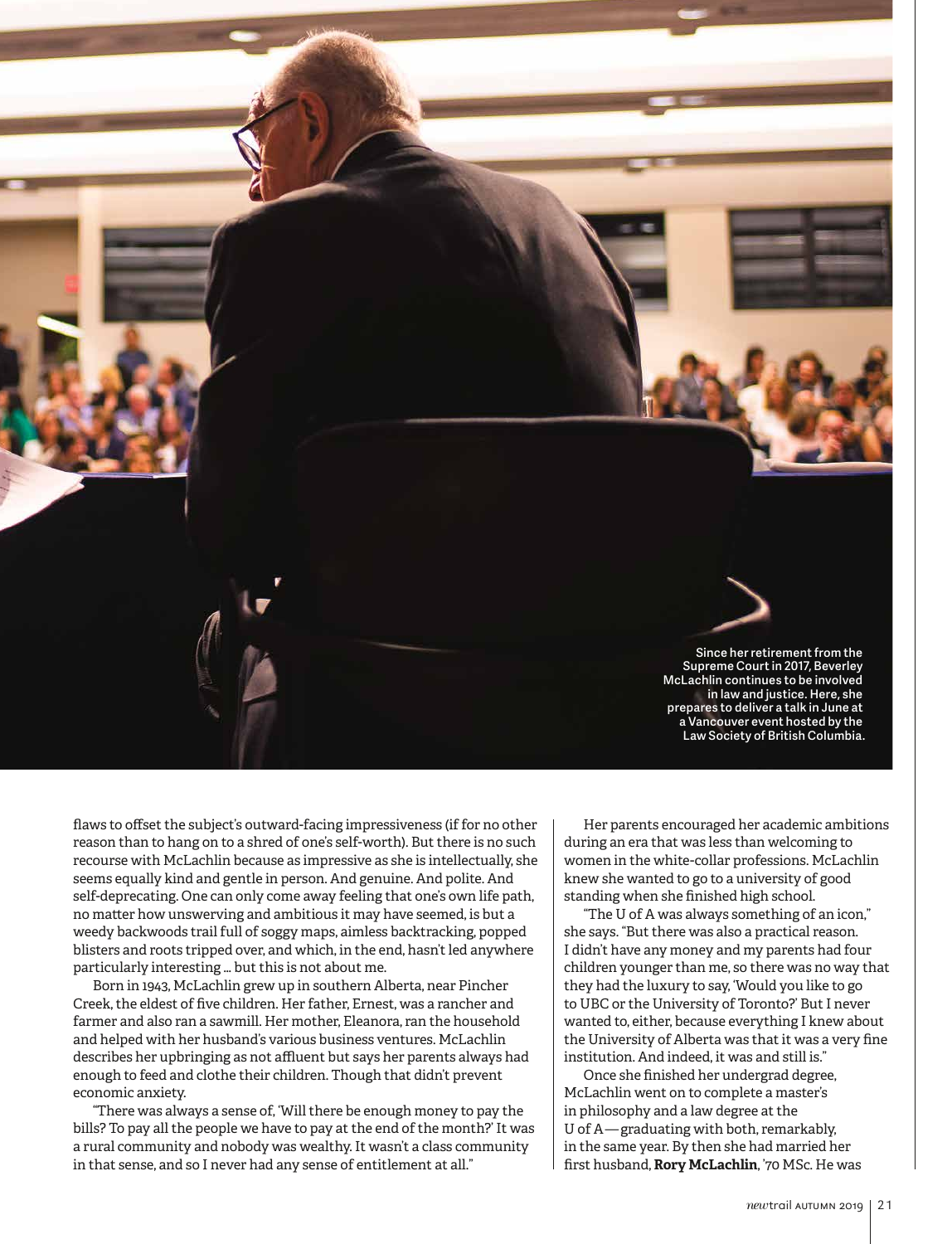supportive of her career and urged her to take it as far as she could. "He always told me, 'You'll be on the Supreme Court one day.' I would laugh at him." (Tragically, he died of cancer at age 47.)

The study of law resonated deeply and immediately with her. It suited her intellectual interests — exploring ideas, developing positions, arguing for certain stances — and it was also about people. It seemed to her a good avenue to engage with society in a direct way.

Law was still mainly the domain of men. There were 65 students in her class at the law school, seven of whom were women, four of whom went on to legal careers. Sexism was a mountain that a woman in a professional field had to climb every single day.

"It was just the way the world was," McLachlin says. "It's changed a lot, thank goodness. But I remember when I went for my first interview for articles, and it was with a prominent practitioner, a wonderful man. We had a great interview and I was the top of the class. I thought I'd get the job. At the end of this lovely interview, he said, 'Why do you want to practise law?' I was completely flummoxed and didn't know what to say. Seeing my discomfiture, he said, 'Well, you know, you're married!' I thought, 'What does that have to do with it?' I remember just fleeing the office and feeling, 'I'm not going work there, even if they were to ask me.' They never did. But I went across the hall and got a job with a different firm that had had women working for them."

She was soon to discover the depth of sexism that existed, even once a woman had secured a job and established her bona fides. The sexual banter, the casual disrespect. The day she started with the new law firm, she was put in an office with another female lawyer; none of the male lawyers shared offices. It wasn't that people were unkind, she recalls, but there was an entire set of working assumptions taken for granted.

"I even remember times you'd finish a case and the firm would have a victory lunch at a men's-only club! I fumed and in the end just said to them, 'I'm hurt, you shouldn't have done

![](_page_4_Picture_6.jpeg)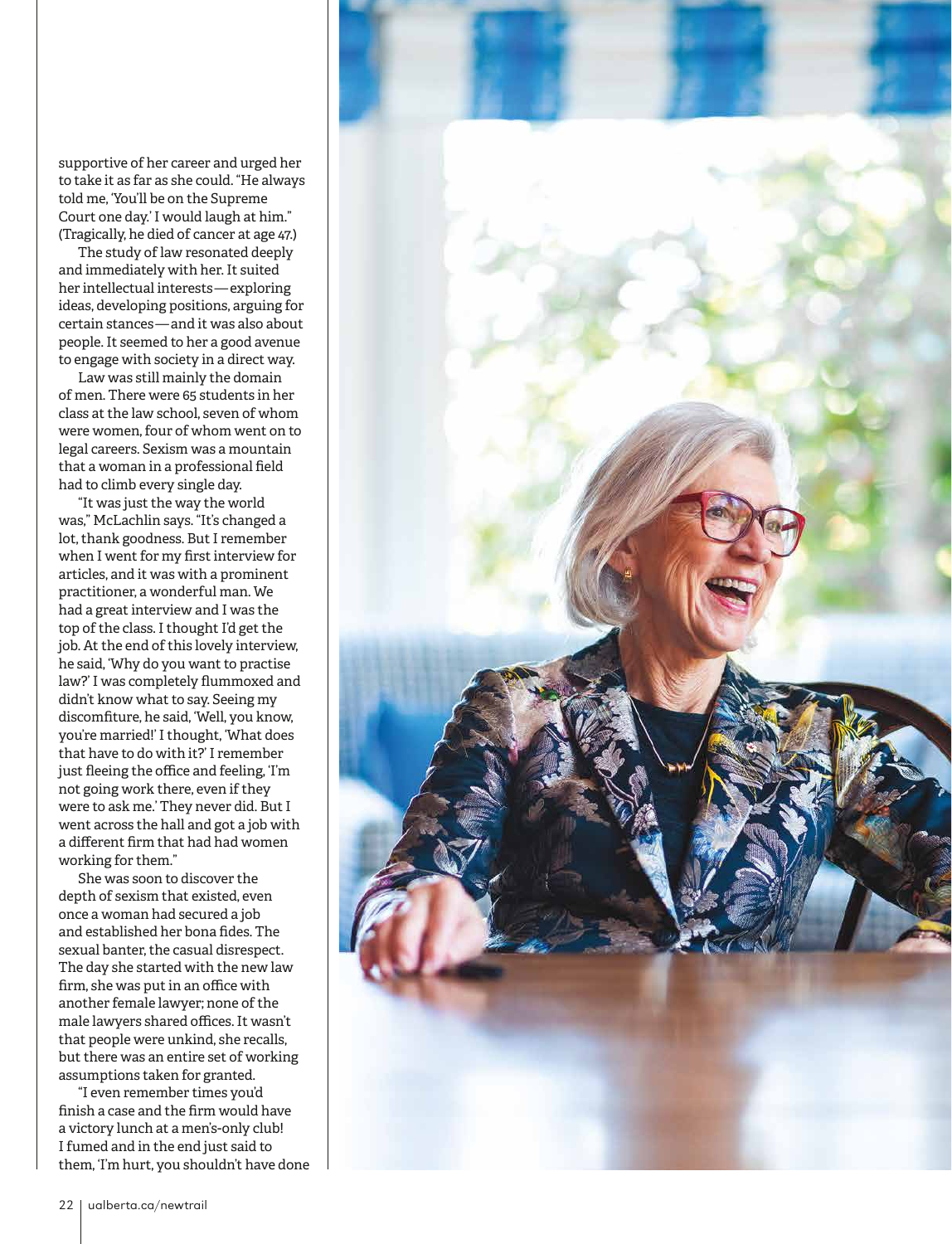![](_page_5_Picture_0.jpeg)

that, and that was wrong.' … Basically, I decided that if things happened, well, that was the other person's problem and I wasn't going to let it get me down. I always had a certain doggedness and determination that I would not let that kind of thing get in my way. I'm a pragmatic person. Sometimes you have to stand up, but do it honestly and politely. That has always been my approach and I think it has served me well."

She would go on to bring about many changes in the workplace. An observer will no doubt wonder whether her early experiences of

discrimination etched into her a passion for fighting for the powerless. "The greatest satisfaction I got out of the early years of my practice," she says, "were those cases where I took on somebody who didn't seem to have a hope. You knew they were in a bad situation, and I found some small role to play in rectifying their

situation or getting them justice. I found that enormously satisfying."

McLachlin worked as a lawyer in Edmonton and British Columbia, then as a professor at UBC, before taking on various judge positions up the chain until she was appointed in 1988 as chief justice of the Supreme Court of British Columbia. When former prime minister Brian Mulroney appointed her to the Supreme Court of Canada in 1989, she found almost instantly that it suited her intellectually and temperamentally. The 70-hour workweeks weren't a problem. "When you're involved with what you're doing, it's fine. The most important thing is not how much you're working but that you love what you're doing and that you're involved with what you're doing."

Yet the stress of the Supreme Court is real and relentless. Again, McLachlin's temperament helped set the tone. "I've always felt in my soul that it's right to achieve as much consensus as possible. I mean, I will never resile from what I feel is the right position, so someone else would probably say, 'She is pretty confrontational.' And I've written my share of dissents. But there's a high level of collegiality. During my time on the court, I was privileged to serve with wonderful people. We had a lot of good times and great discussions. It's fun. When you're working that closely with people, you develop intense bonds."

It might be difficult to understand how two judges can argue a point of law vociferously in the afternoon and then have an enjoyable meal together in the evening. Professional differences, she says, are part of the work. It doesn't mean you don't respect one another. You have to be true to your vision of the law and what the result

should be, and if you're not true to that, you're not doing your job. Which means no matter how much you respect your colleagues, there are going to be confrontations. But she led the way in creating an environment of respect for opinions, ideas and shared humanity.

"At the basis of all her decisions is compassion," says legal scholar **Ian Greene**, '70 BA(Hons), who is co-writing a book with **Peter McCormick**, '68 BA(Hons), called *Beverley McLachlin: The Legacy of a Supreme Court Chief Justice*, due out this fall. "She has been arguably one of the most

#### *"I'd get up at 5:30, work on the book for a couple hours, take my dog for a walk, shower, then go to court and the rest of the day was judge stuff."*

effective judges the court has had in terms of the advancement of the rule of law and human rights, clarity of writing, leadership and the promotion of collegiality."

One has to wonder how a person can retain the mental and emotional strength, not to mention the physical stamina, to do a job like that day after day, year after year. McLachlin admits she had to remain constantly aware of managing the stress, as every judge does. Most find ways to sublimate the strain, to bleed off the pressure with outside interests. She recalls the advice of former Supreme Court justice William McIntyre. When she replaced him, she asked if there was one piece of advice he could give her. He thought about it for a while and then said, "Find outside interests. Otherwise this job will consume you."

"It was wonderful advice," McLachlin says. "I had a young son at the time. And Frank [McArdle, her second husband, to whom she has been married for 27 years] and I have a cottage we get away to. I walk a lot. I turn off my electronics for a day or two. I go to concerts. I see friends outside the legal profession. You need to stay connected, to read the papers, to be involved with society. You have to be part of the community to understand the community. I was appointed in 1989 and left the court in 2017, and there's no way I could have survived that period so happily if I hadn't had a good human life."

A generation ago, the Supreme Court of Canada was not viewed as a template for other countries; today, countries around the world have sought counsel from and even attempted to emulate the practices of our highest court. That's not an accident, though McLachlin would never think of taking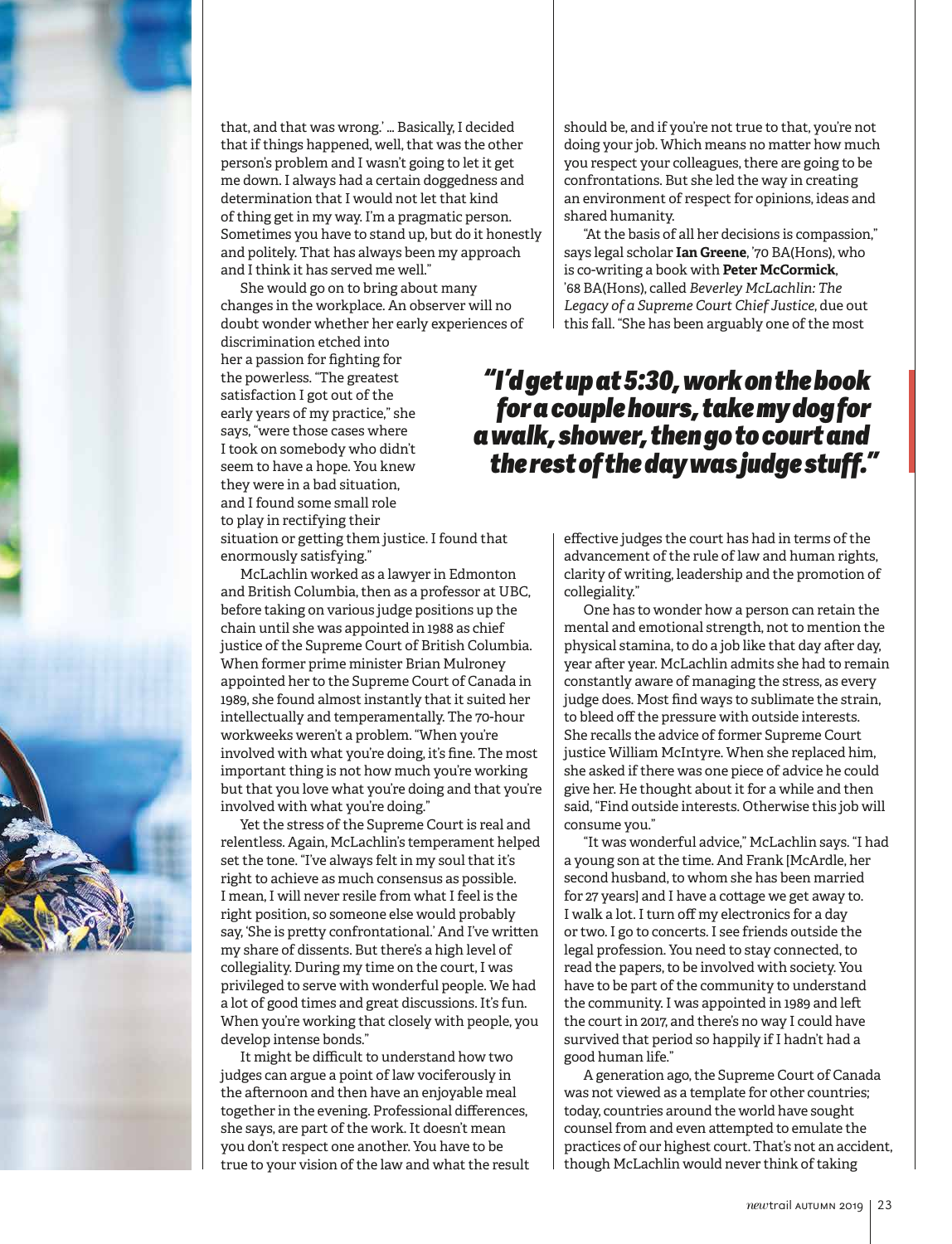credit for any of it. "It's all part of our Canadian collective psyche, I think, which tends to promote the rational, pragmatic outcome, the concern for all, not just individualism. And ultimately Canadians, even if they feel that they themselves are not happy with their situation or what's happening, they seem collectively able to understand what needs to be done to move forward together."

McLachlin is upbeat about the future of the country's top court. She foresees a time when citizens and the court have an even greater engagement, a more open dialogue. In the long run, she hopes Canadians continue to understand and even elevate their understanding of how vital it is to retain the institutional integrity of the justice system. "It really is fundamental," she says, "to

everything that we enjoy in our democracy, that we preserve the rule of law, and that we maintain the institutions. Everything rests on public confidence."

Her words are so optimistic and so hopeful, so full of that pragmatic wisdom she generously ascribes to us all, that I can't help

but ask how she plans to put that good nature aside as she works on her next crime book, which must, as the genre dictates, feature all manner of depravity and malfeasance. She laughs.

"One thing about being a judge," she says, "is that you get exposed to the whole range of human behaviour. So, by the time you've been a judge for as long as I have, you understand that people operate and act in a lot of different ways. I'm very aware of the darker currents of human nature."

I ask how she managed to get a book written in the first place. Where did she find the time?

"Oh, you just compartmentalize," she says breezily, as if anyone could run the Supreme Court and write novels in their spare time. "I'd get up at 5:30, work on the book for a couple hours, take my dog for a walk, shower, then go to court and the rest of the day was judge stuff."

Judge stuff. How much of her work, I ask, was divided between writing and … judge stuff.

"They were long weeks," she says. "But I was often really surprised at what came out. I'd be writing in the morning and think, 'Where did I come up with that line or that idea?' That's an amazing feeling, to see that happening and to allow yourself to see that happening."

She'd had the story of *Full Disclosure* niggling away at her for decades, but it wasn't until she knew retirement was coming that she began those early morning writing sessions. No doubt most observers would have expected her to write something with great intellectual weight — a history of the Supreme Court or an examination of legal practices in other countries. But, no. She surprised pretty much

When she retired in 2017, Beverley McLachlin was the longest-serving chief justice of the Supreme Court in Canadian history. In that role, she sat for more than 1,000 appeals and contributed legal opinions in 252. Her opinions have been lauded for their prescience, clearmindedness and groundbreaking exposition of the Charter of Rights and Freedoms. We asked lawyers and judges what they view as her most important judgments.

## OPINING  *the*OPINIONS

*By Jay Smith, '02 BA(Hons), '05 MA*

#### *Chief Justice Catherine Fraser,*

*'69 BA, '70 LLB, '13 LLD (Honorary), Chief Justice of Alberta*

McLachlin's fingerprints are all over the most important judgments of the Supreme Court in the charter. She's able to see past the legal horizon to things others cannot yet see. Many have a favourite case or sentence from one of her judgments. Mine is three words — a sentence fragment only — from R vs. McIntosh (1995). In those three words, she captured the very essence of why, in a democracy, we have laws: "Life is precious."

#### *Justice Ritu Khullar,*

*'85 BA(Hons), Alberta Court of Appeal*

My two favourite McLachlin-penned decisions were both released in 1999. They represent the high-water mark of Canadian human rights jurisprudence. The first, Meiorin, provides a clear articulation of the meaning of discrimination when otherwise seemingly neutral rules have a discriminatory impact on an individual. Meiorin also explains the obligation of employers or service providers to accommodate an individual who has experienced discrimination to the point of undue hardship. The second, Grismer, emphasizes that human rights assessment focuses on the impact on the individual.

McLachlin, shown with her Supreme Court colleagues in 2015, fostered an open and collegial atmosphere during her tenure as chief justice.

![](_page_6_Picture_21.jpeg)

*'74 BA, '75 LLB, Alberta Court of Appeal*

McLachlin was a visionary. She conceived that social, historical and legal context ensures impartiality. Contextual decision-making took hold: in Gladue (1999) and Ipeelee (2012), her court required sentencing judges to consider the historical disadvantages, wrought by colonialism, of individual Indigenous offenders. Prescient, imaginative, wise.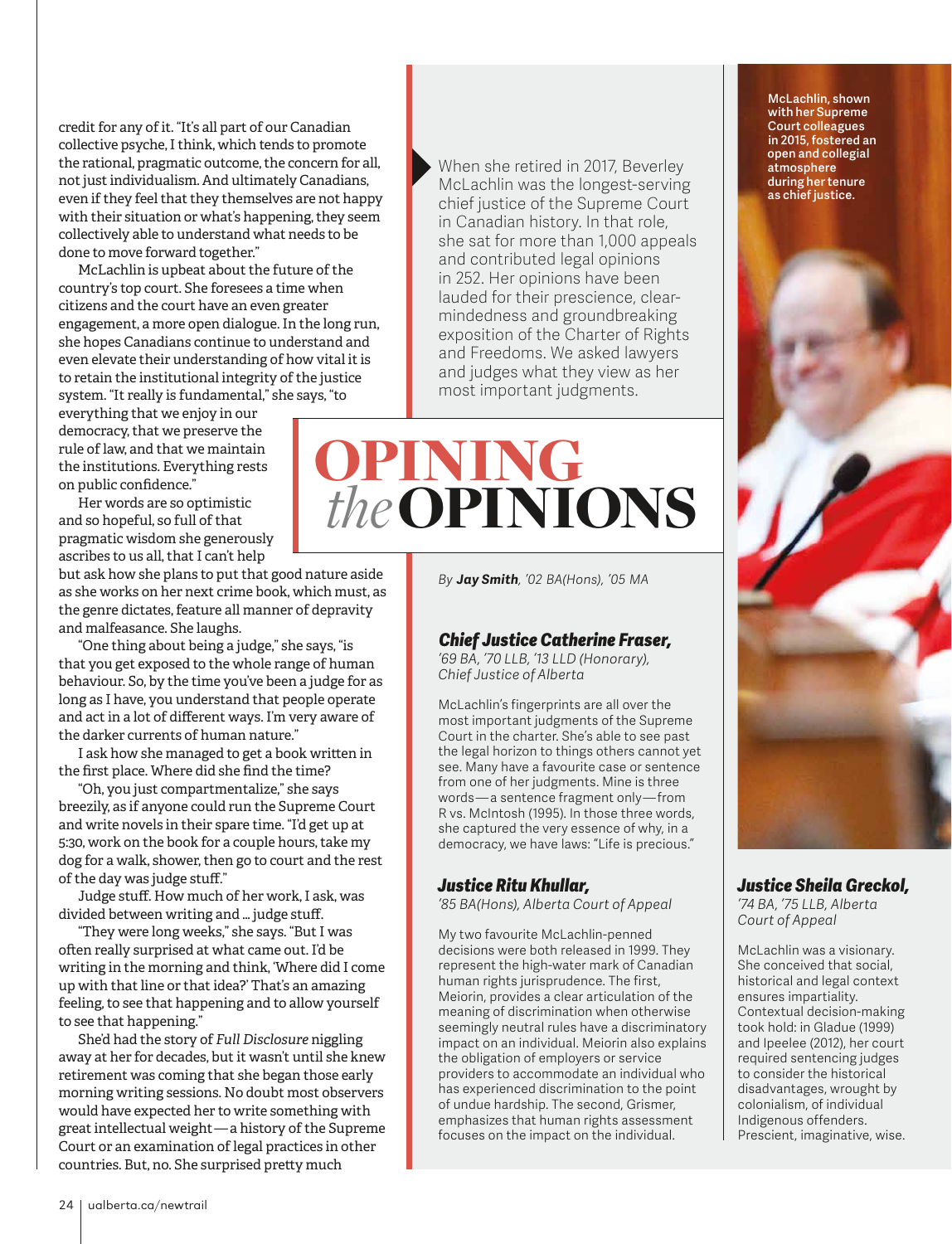![](_page_7_Picture_0.jpeg)

#### *Rose Carter,*

*'78 BA, Queen's counsel, partner at Bennett Jones LLP*

In my practice area of health law, the 2015 Carter decision was a sea change. McLachlin set the stage for this significant change in her dissent in the 1993 Rodriguez decision, in which the slim majority of the court denied Sue Rodriguez, terminally ill with ALS, the right to end her life with assistance. McLachlin's stance, which in 2016 became law, lets adults who are physically incapable end their lives with the assistance, comfort and safety of a health-care professional.

#### *Neena Ahluwalia,*

*'80 BA(Spec), '83 LLB, Queen's counsel, senior manager at Alberta children's services*

As a law student, I learned a dissenting opinion today may become a majority decision later. That was true when McLachlin's 1993 dissenting opinion in Rodriguez became the basis for the court's 2015 decision in Carter. She also weighed in on the roles court and Parliament play in the Constitution. She wrote: "The focus [of the court] is not on why Parliament has acted, but on the way in which it has acted." Rodriguez was a harbinger for decisions that challenged executive power, forged ahead on charter rights, recognized Aboriginal title and protected access to justice.

#### *Dan Chivers,*

*'97 BCom, '04 LLB, partner at Pringle Chivers Sparks Teskey*

McLachlin was a unifying force within the court and a strong leader who left a legacy of numerous decisions. Canada vs. Bedford was one of her most prominent cases, which expanded protections under Section 7 of the charter. This decision prevented the possibility of any law that would allow for inequality and unsafe work environments for sex workers. Bedford remains as a lasting example of McLachlin's willingness to challenge Parliament where necessary.